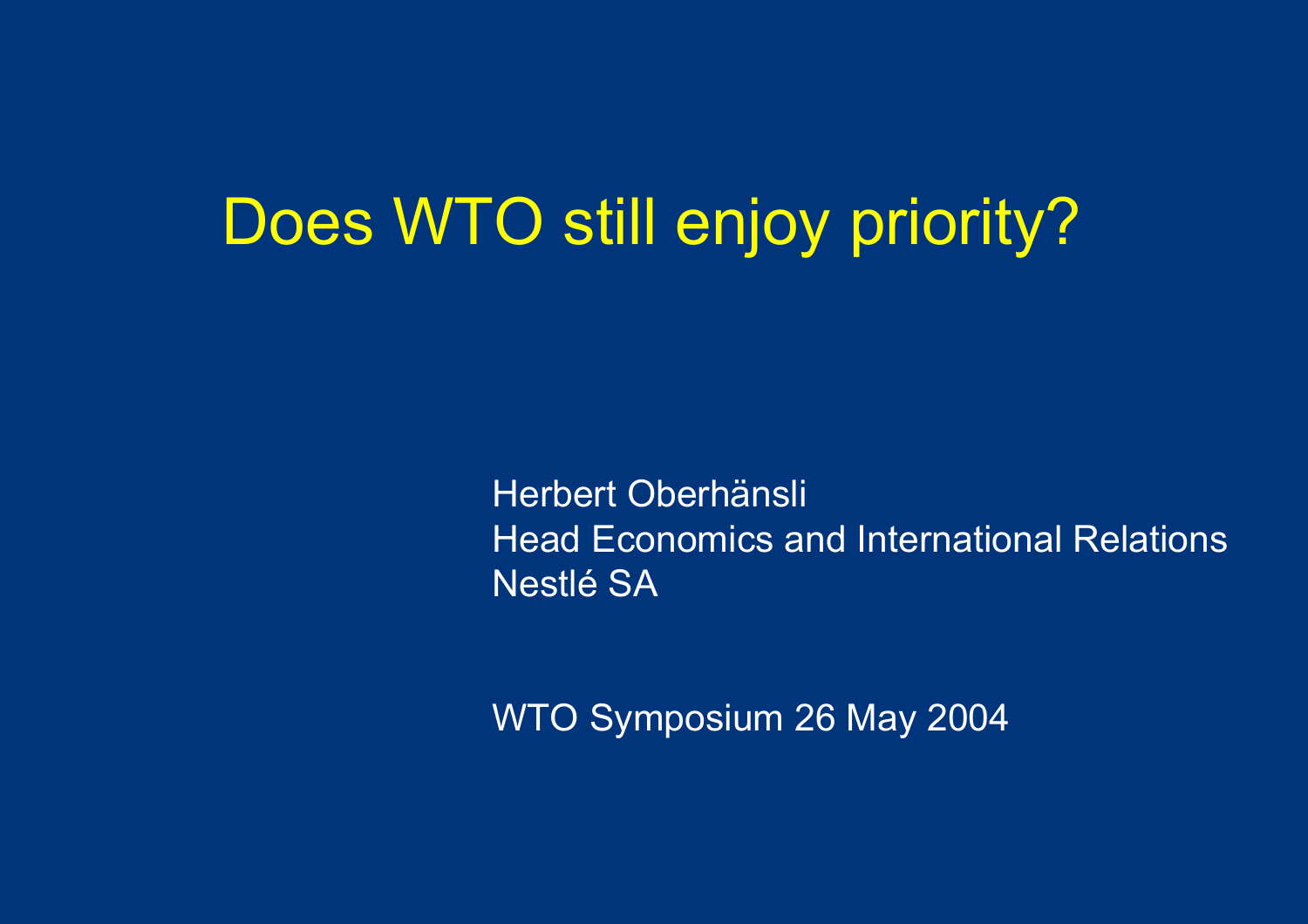### A too early obituary for WTO

#### **ANALYSE** L'OMC est morte

L'ÉCHEC de Cancun rappelle celui de Seattle. Les ONG crient victoire, les pays riches font grise mine et les pays pauvres s'interrogent : sont-ils dupes ou vainqueurs de ce nouvel échec ? Le plus probable est en fait que l'OMC soit la principale victime de Cancun, qu'elle en soit déjà morte, même si elle ne le sait pas encore.

Le fragile idéal démocratique d'une organisation dont chacun des 148 membres dispose d'un droit de veto n'a pas survécu à la diversité des attentes et des exigences qui se sont manifestées.

Dans une situation a priori beaucoup plus simple, celle de l'Europe à 25, on s'accorde en général à considérer qu'un recours étendu au vote à la majorité qualifiée est indispensable pour éviter la paralysie. Or, indépendamment même du nombre de participants, l'OMC doit gérer une hétérogénéité de situations bien plus formidable.

Elle doit d'abord faire face à une diversité qui tient à la taille et à la richesse des populations concernées. La Chine et le Cambodge ne seront jamais exactement deux pays équivalents, même si chaque Cambodgien peut individuellement se considérer comme l'égal d'un Chinois. Ce problème apparemment trivial est sans doute celui qui a fait le plus de mal à la construction européenne.

Daniel Cohen pour Le Monde

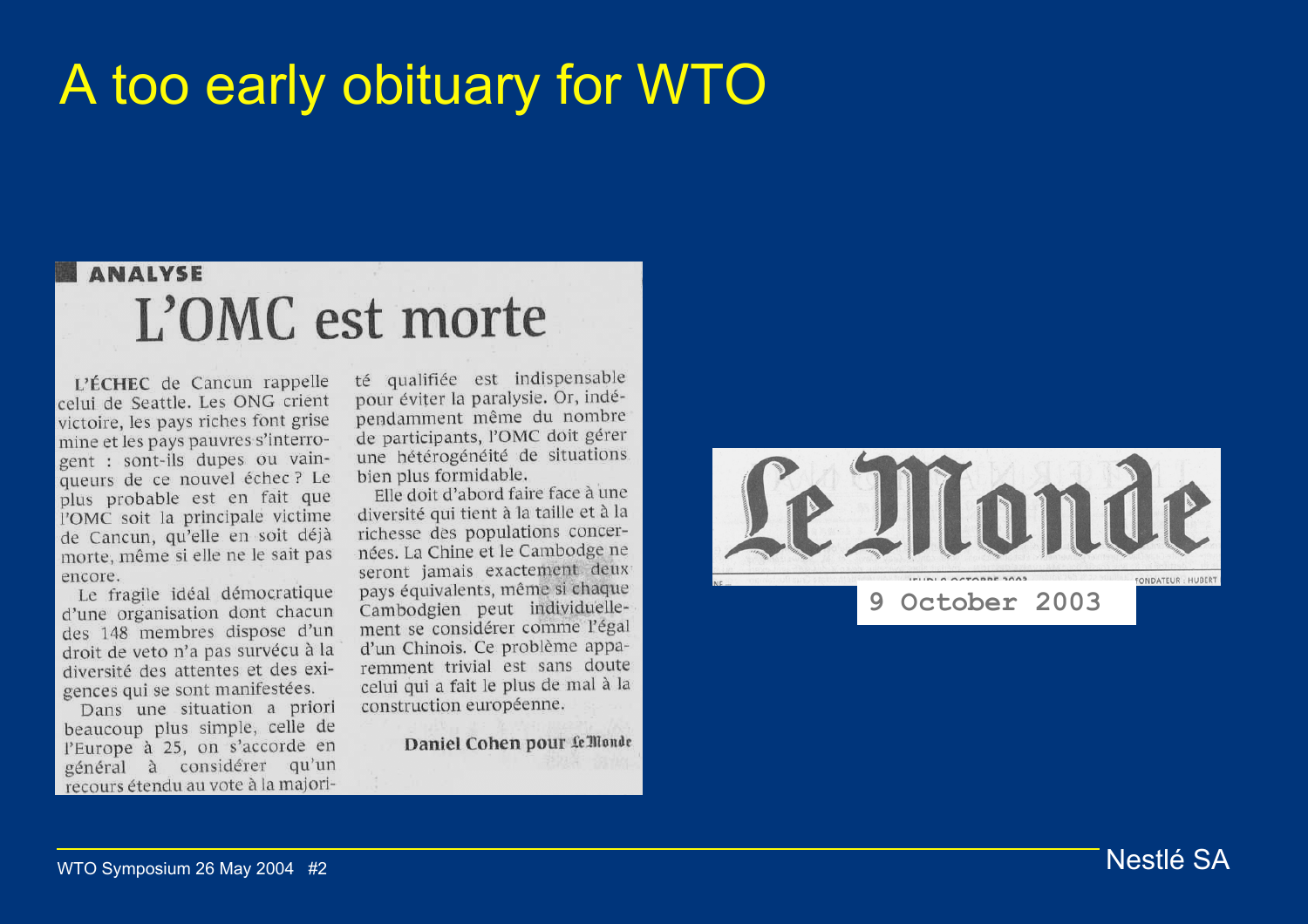

What is not new

#### Failure of a GATT/WTO Ministerial

What is new

China as an active player; effective co-ordination among G-20+ and African countries

Presence of NGOs in negotiation teams

No more low-hanging fruits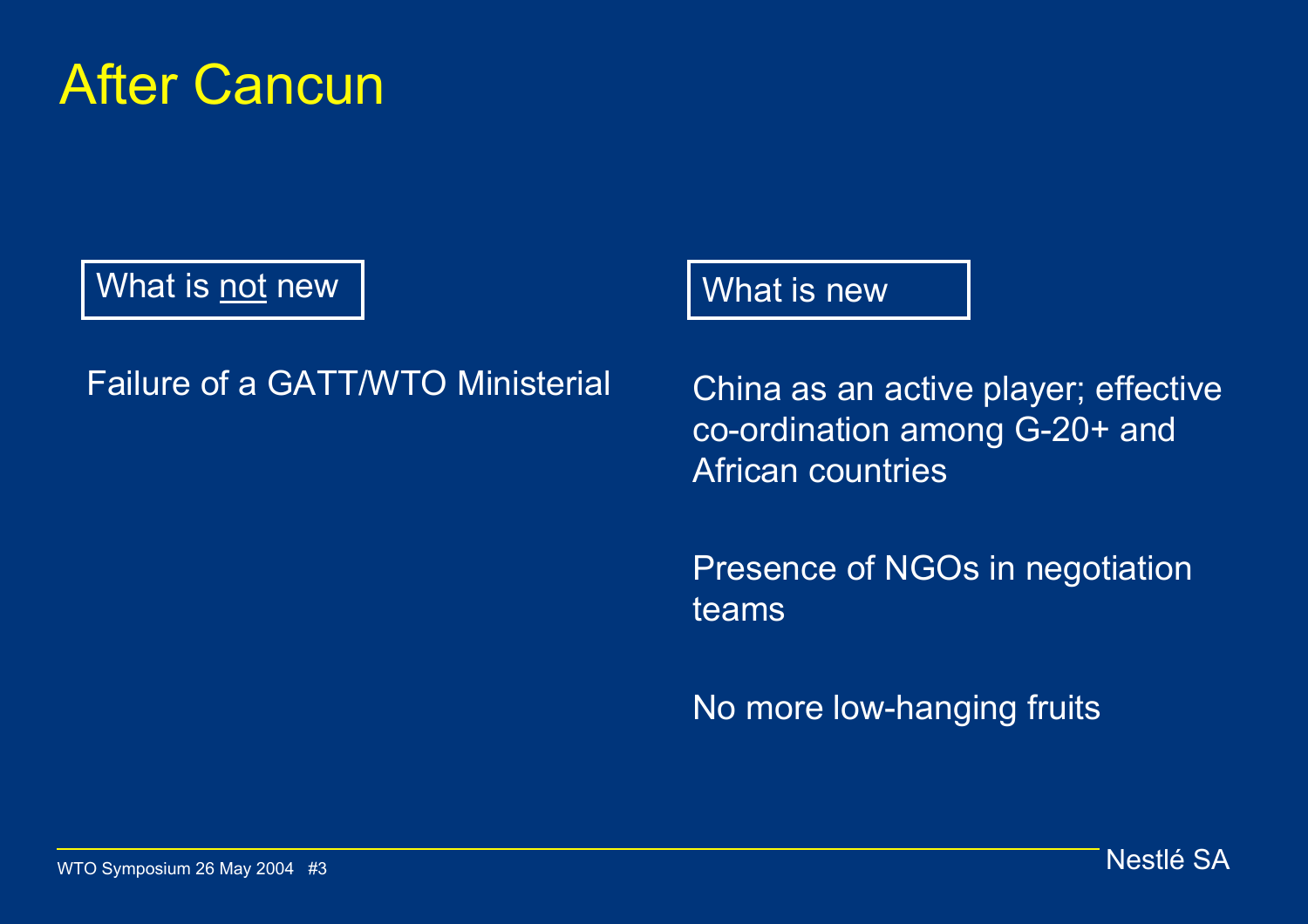### Spaghetti bowl – too complicated for business

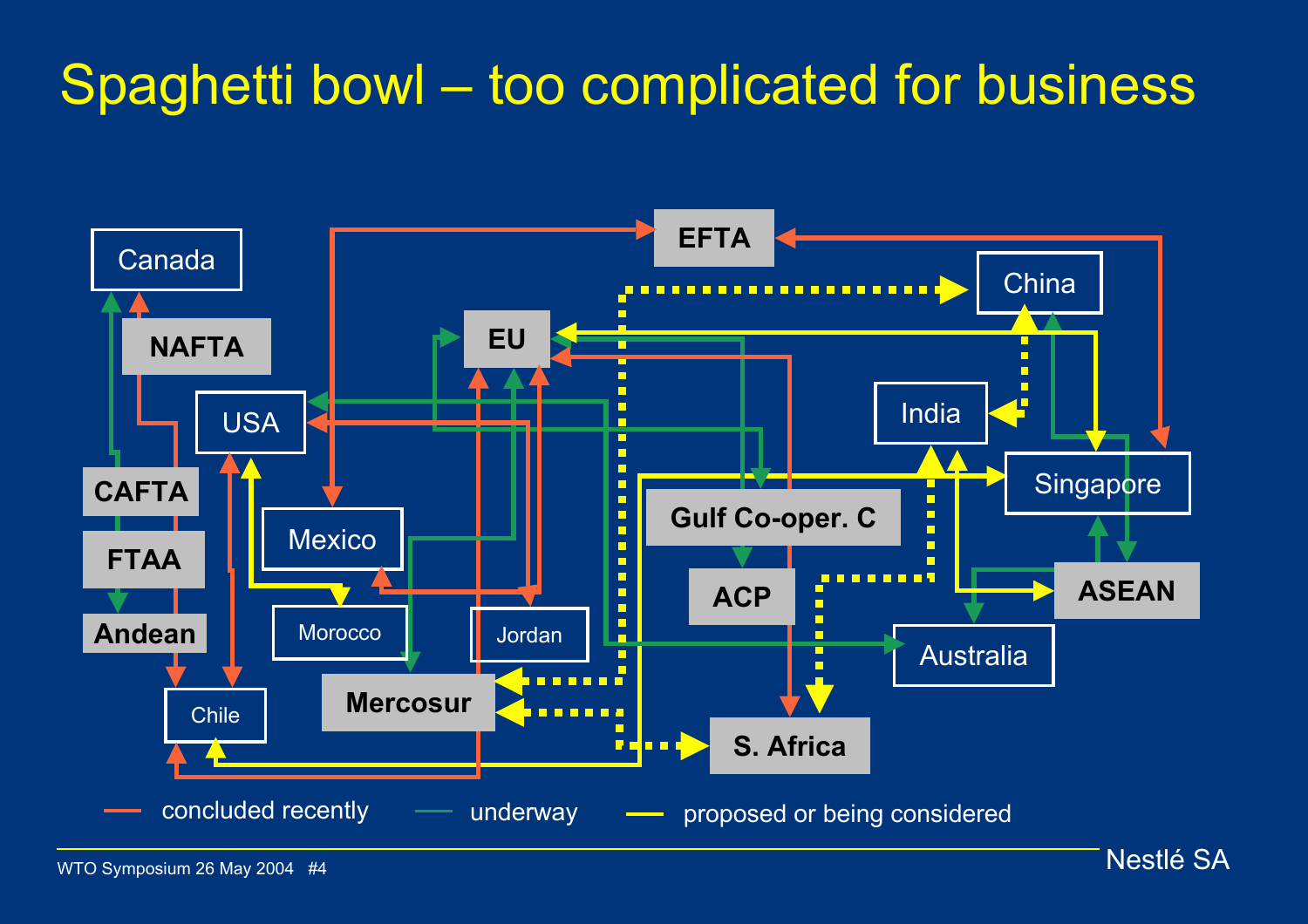## ... but complementary pragmatic bottom-up regional opening will help

Regional liberalisation not as a substitute but as a complement for WTO/global liberalisation

- ad hoc for regional products
- mutual recognition of standards
- trade facilitation
- a tool for political understanding and regional "détente" (e.g., Germany-France in early EEC; Pakistan-India in SAFTA)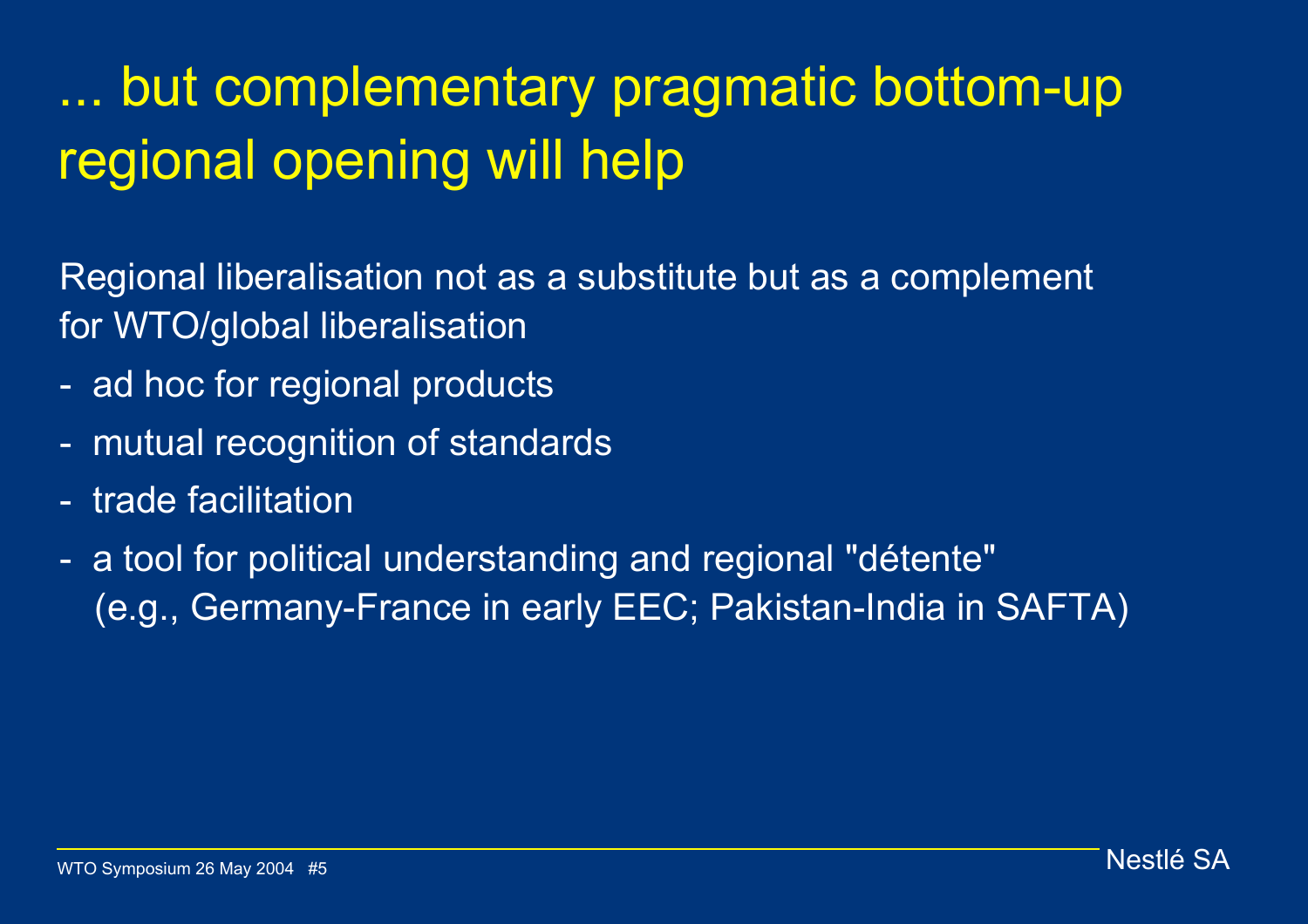## The global fundamentals: (consumers) gaining from more free trade globally

US\$ 380 billion per annum (50% cut in agricultural support and 50% reduction of protection in services and manufacturing; static)

US\$ 1860 billion per annum (100% cut in all protection; increasing economies of scale)

#### Shares in gains:

|                | liberalising:     |               |         |
|----------------|-------------------|---------------|---------|
| benefiting:    | industrialised c. | developing c. |         |
| Industrialised | 38%               | 19%           |         |
| developing     | 17%               | 26%           | $= 43%$ |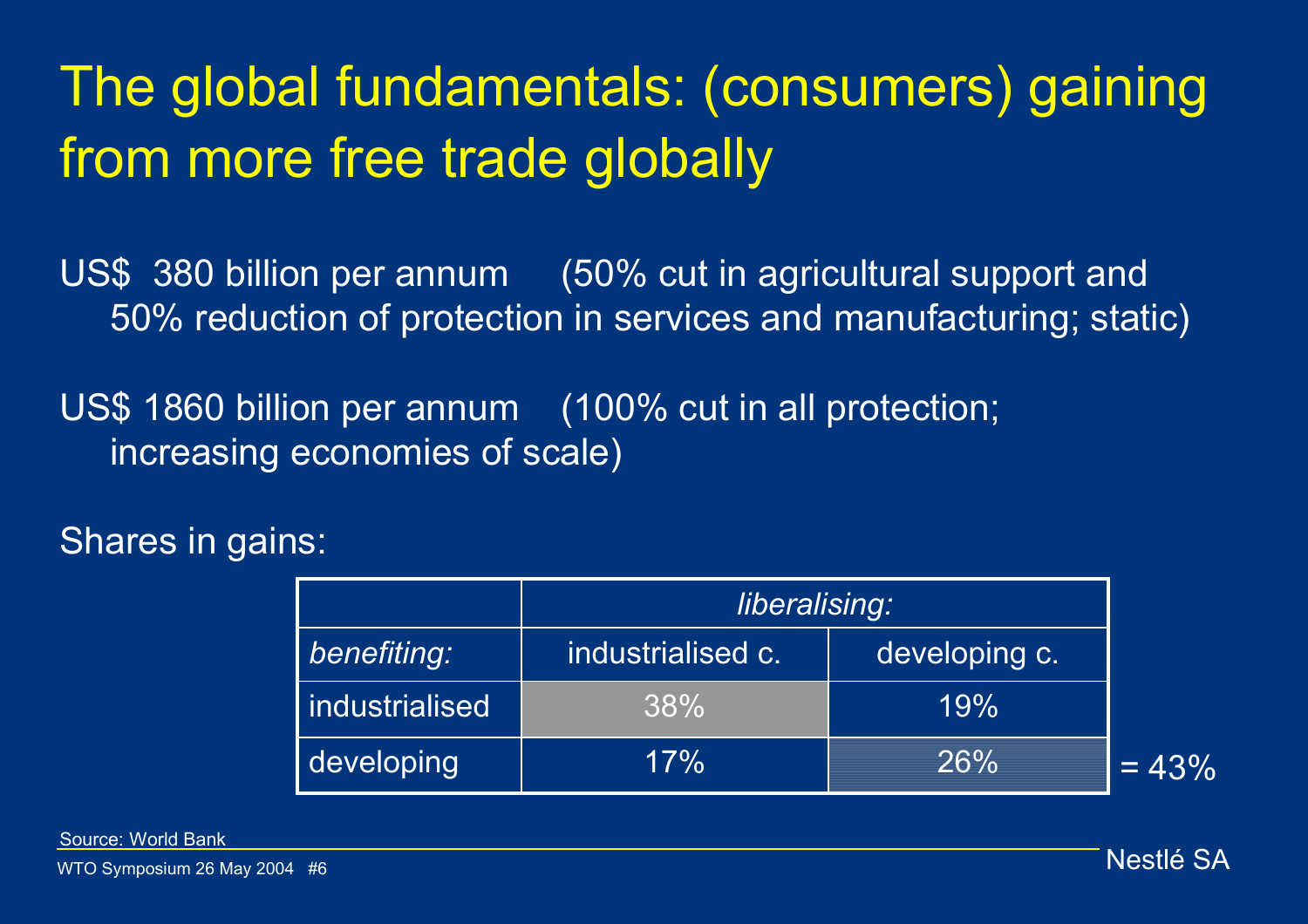## If done correctly, the poor can gain, because they face a higher burden from protectionism

#### **Effective tariff as faced by income groups**



Source: World Bank, Global economic prospects 2002. Making trade work for the world's poor; Washington 2001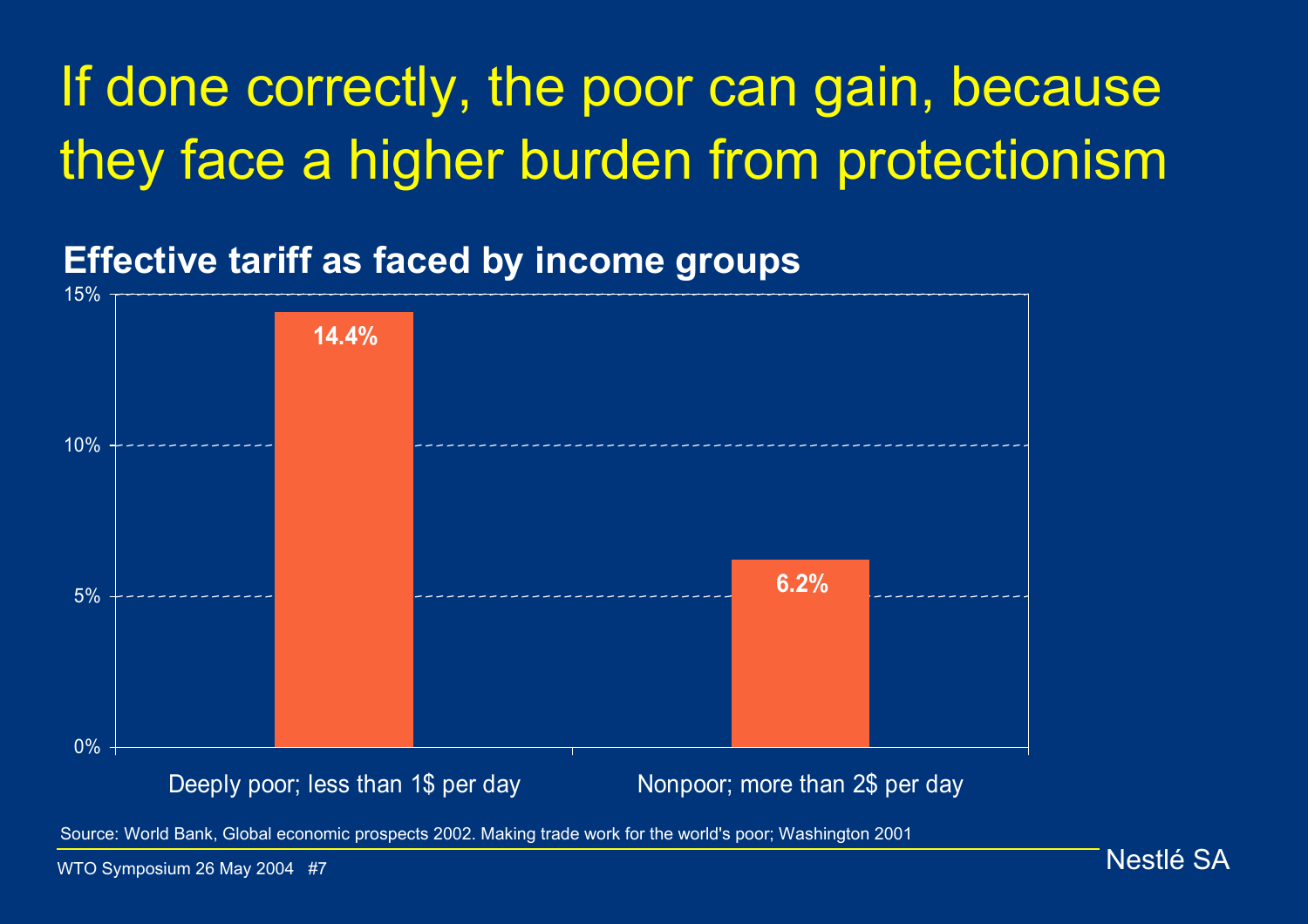## Consumer gains in real prosperity: Hours of work needed to buy a bicycle, 1901 and 2001

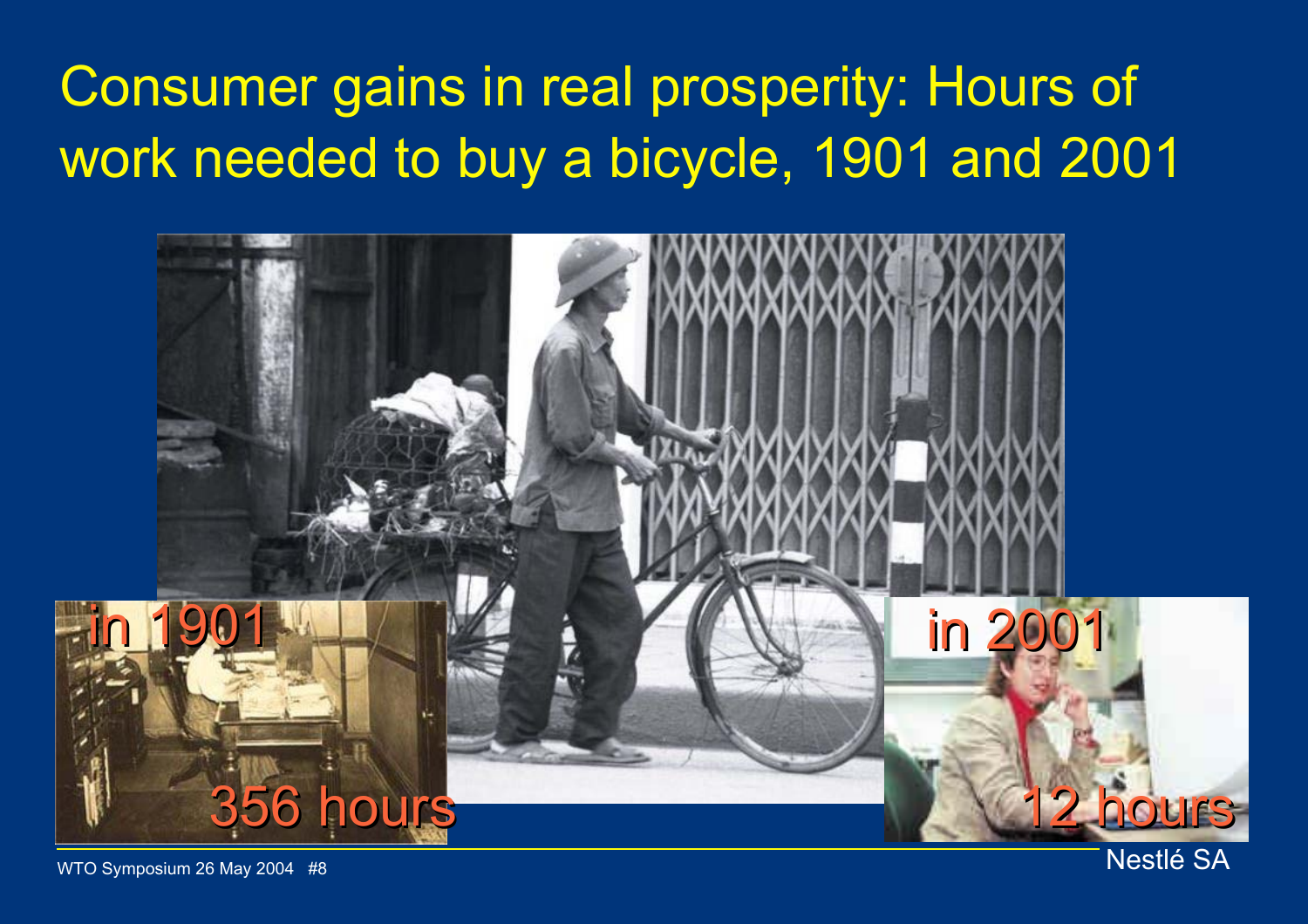### Consumer gains in choice: shop before ....

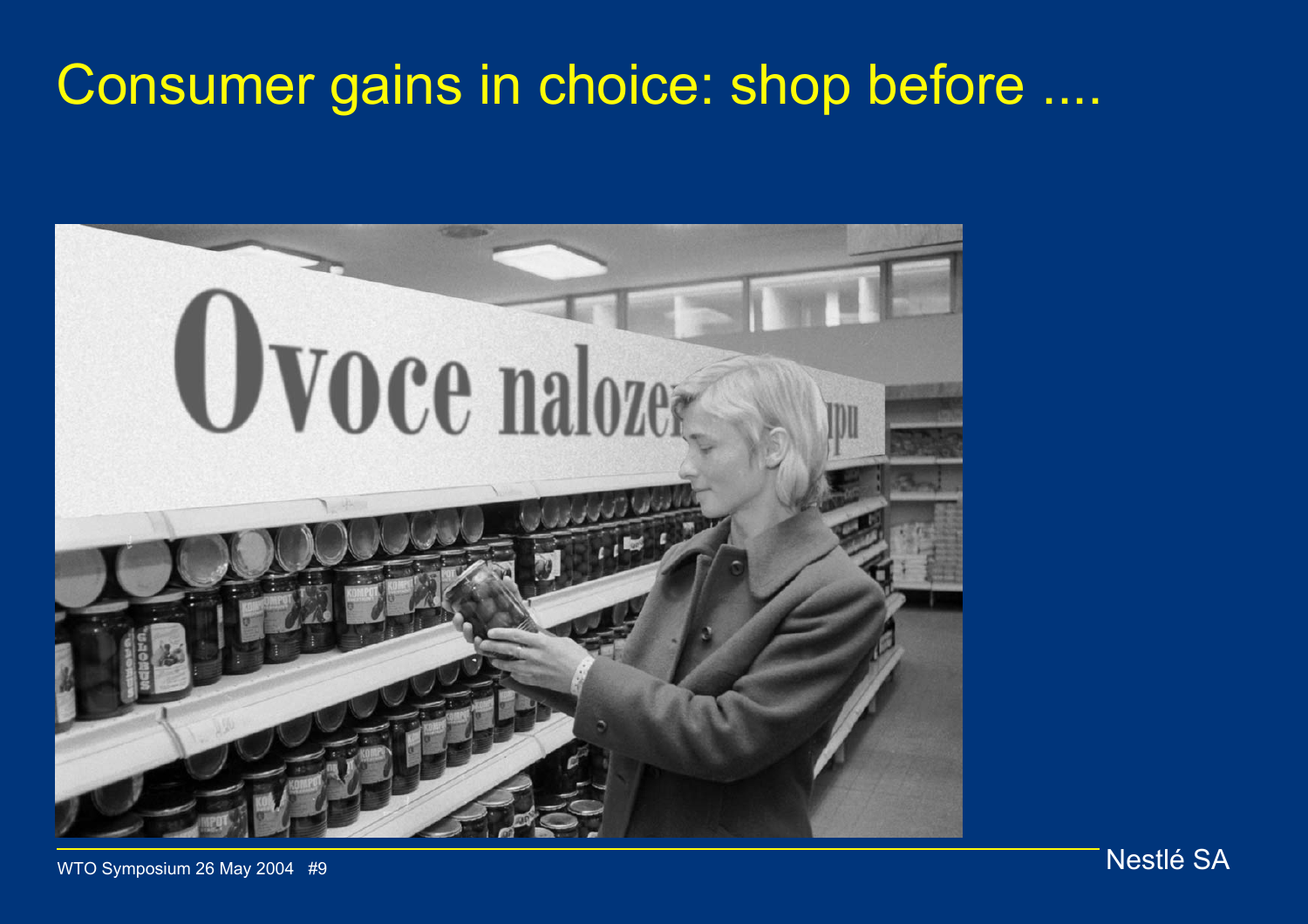### ... and after the Berlin Wall came down

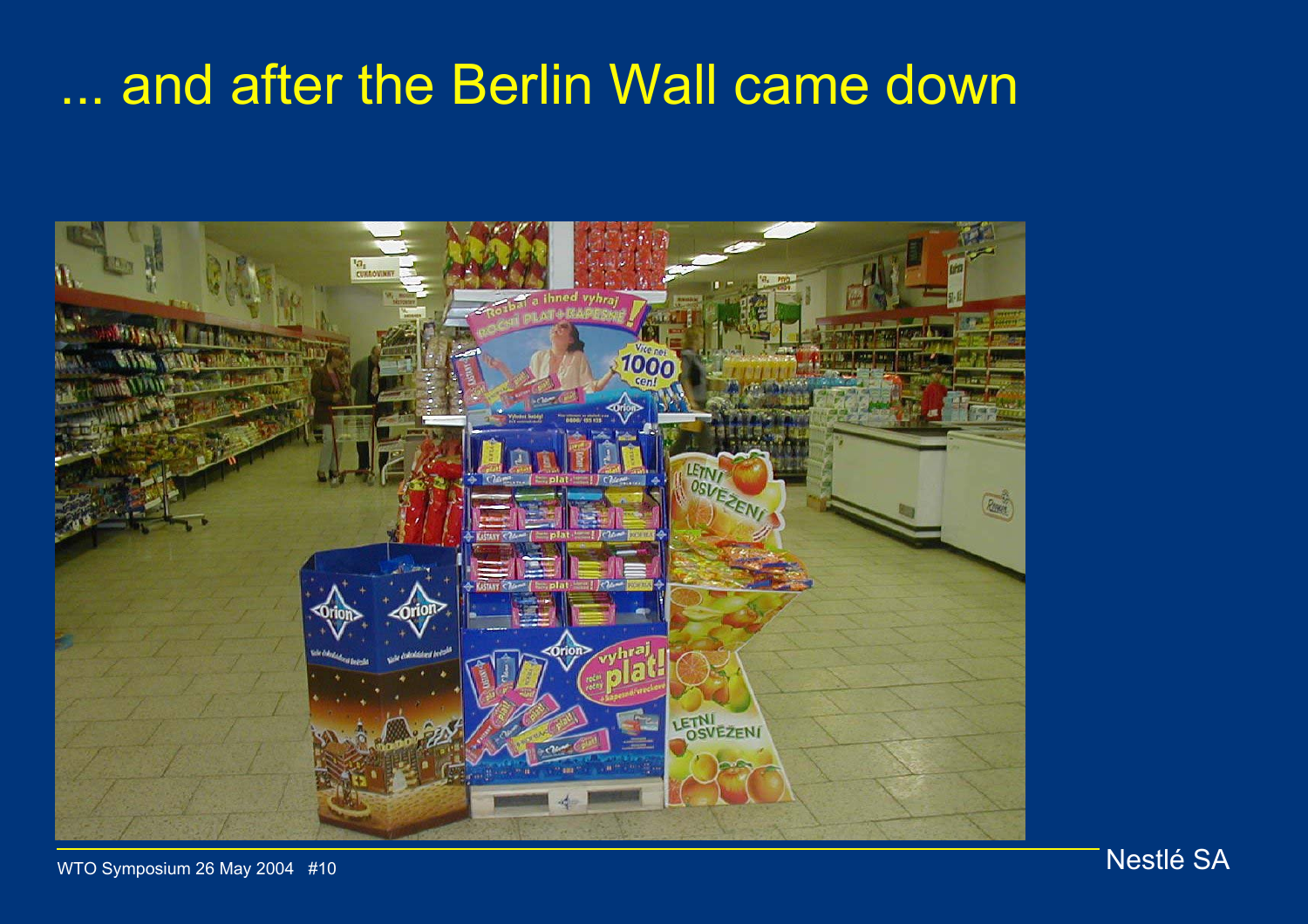### Priority for Doha Round: The right balance

Development aspects – Doha and beyond:

- • market access for developing countries (also South-South); phasing out all trade distorting subsidies
- •capacity building (trade facilitation)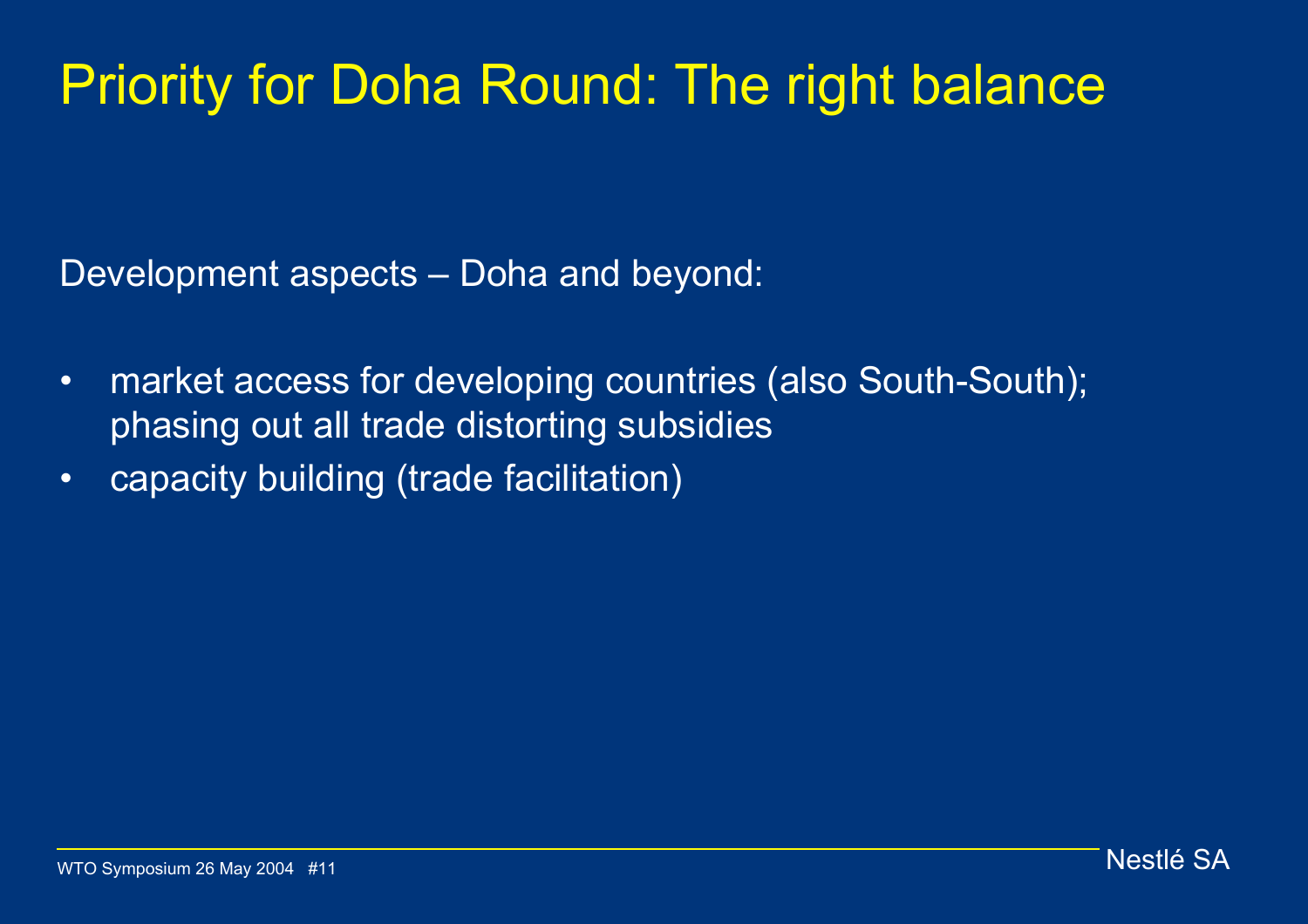## Priority: Changing course in agricultural policies

## **TheGuardian**

#### *08.09.2003*

#### Opinion



Big business has been attacked for exploiting developing countries. Here, Nestlé's chief executive joins forces with those who are calling for change

I have spent a good part of my career with Nestlé in Latin America and I am well placed to see why a broad reform of agricultural policies is urgent. As a corporation, Nestlé needs to rely on a steady supply of high-quality agricultural raw materials at prices that are affordable for the vast majority of consumers whose purchasing power is much lower than the OECD average.

We buy massive amounts of coffee, cocoa, milk and sugar and we cannot help noticing the effects of abrupt price fluctuations on producing countries where we also sell a growing proportion of our finished products.

The development agenda agreed at the WTO meeting in Doha sent a powerful signal to the world. Ninety-seven per cent of the world's farmers live in developing countries, and it is in these populations that the most persistent pockets of poverty are found.

The promise of a significant reduction in tariffs on farm products and the ultimate phasing out of farm subsidies and protection of the rich countries offers real benefits. For decades, people have juggled with agri-

external and subsidies in agriculture<br>
PeterBrabeck and subsidies in agriculture of the industrialised countries ...

> ... improve poor farmers' access to markets ...

... programmes for rural development in the South ....

... stabilisation of export earnings ...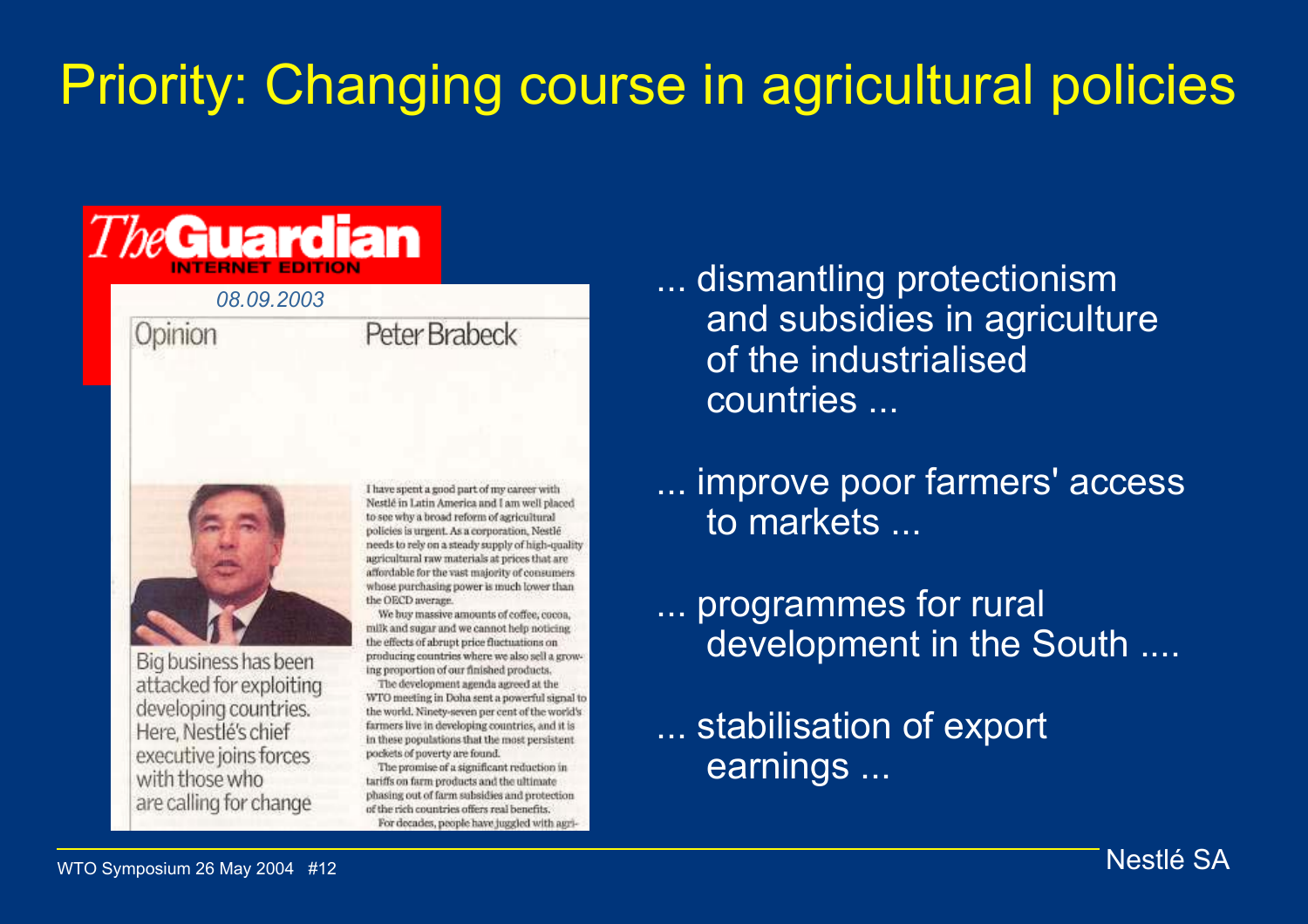## Priority: Open markets for long-term food supply security from unused land

Land under cultivation (1990s), million hectares

Total land with crop production potential (including land in use) mn hectares



Sources: FAO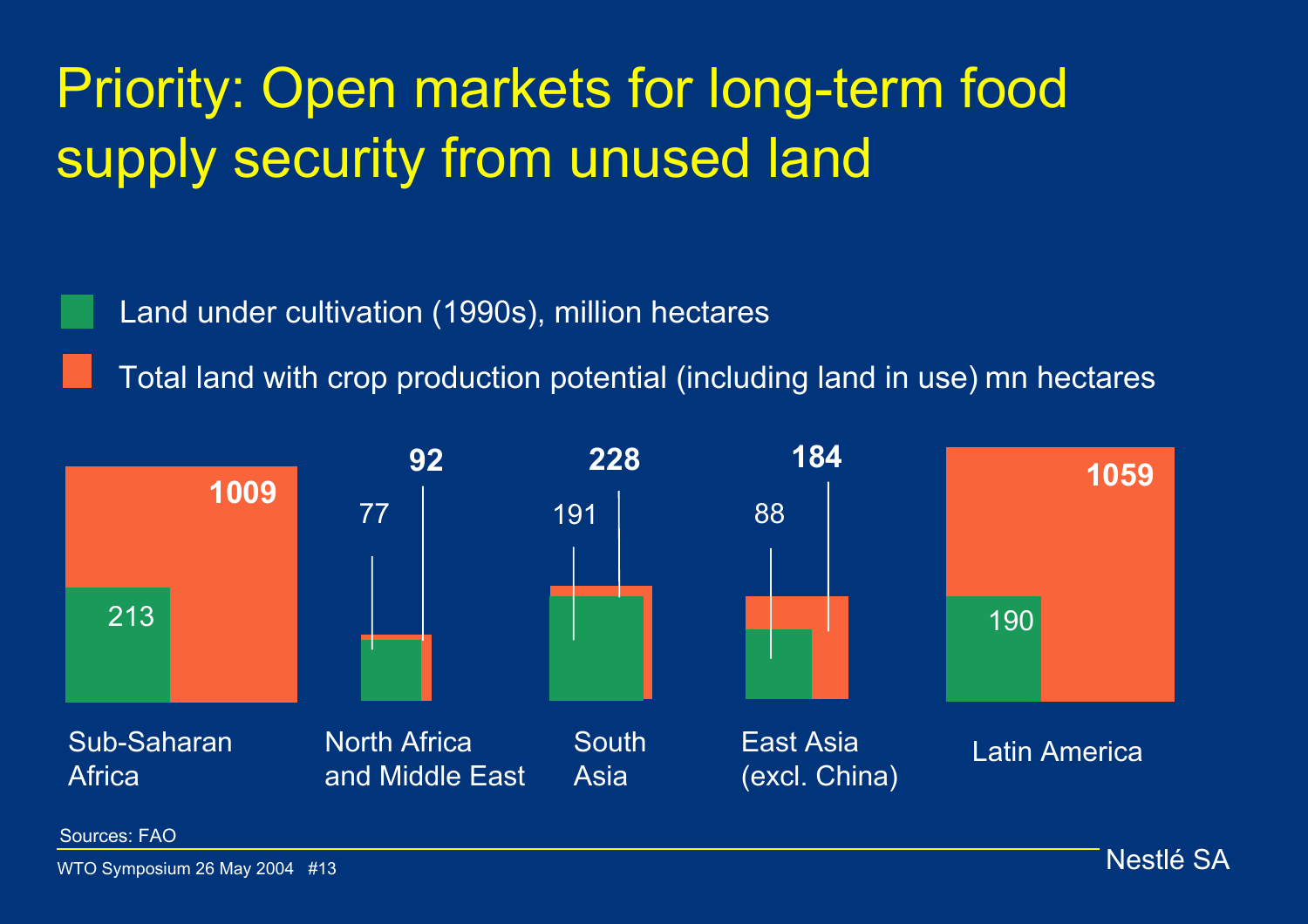## Long-term WTO perspective: competition as a concept - against misperceptions circulating

- •Competition being mainly created by competition authorities?
- $\bullet$  Smaller countries more exposed to abuse of market power by companies?
- • Increasing/excessive size of companies (e.g., compared to GDP of countries) "alarming"?
- • Intervention to achieve an "optimal amount" of competition for developing economies?

Sources: WTO Symposium May 2002; Evian Group meetings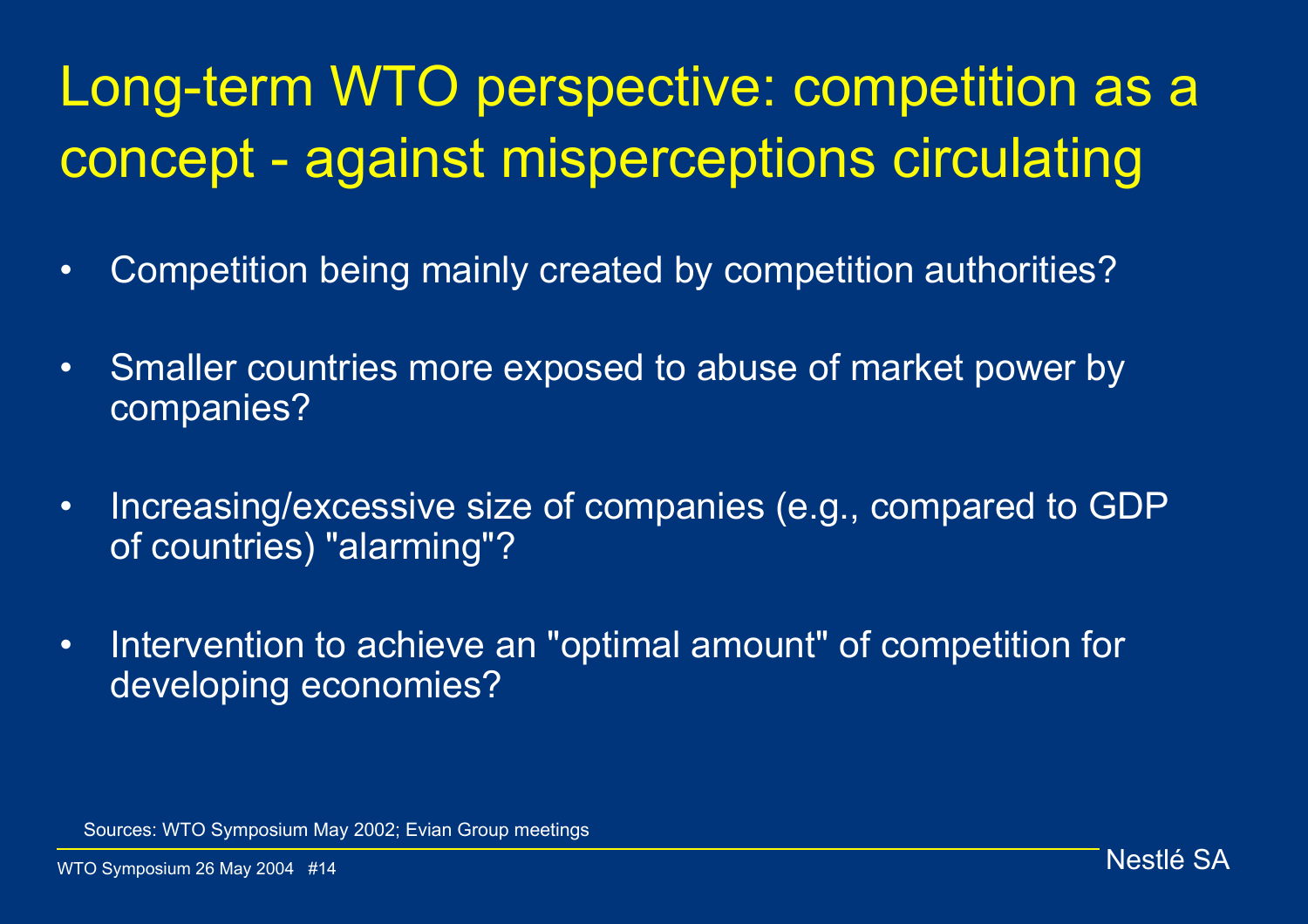### Long-term priorities: broader view on WTO

|       | "vases"/flows           | <b>Process</b>              | Setup/focus                                     |
|-------|-------------------------|-----------------------------|-------------------------------------------------|
| from: | trade                   | "Do ut des",<br>reciprocity | rule-based world<br>economic order              |
| to:   | knowledge<br>investment | Consumer<br>gains           | strengthening<br>competition<br>(as a concept!) |